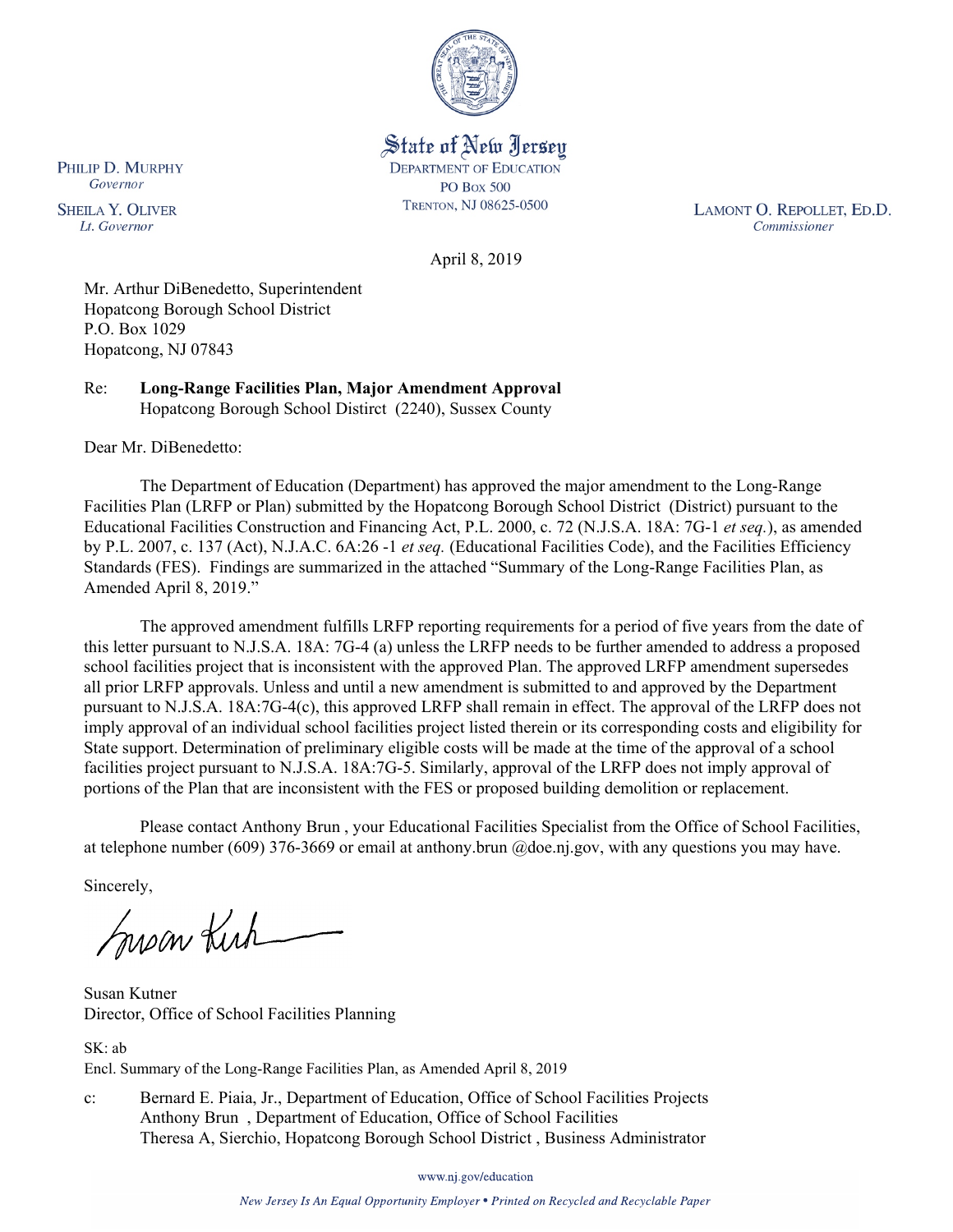# **Hopatcong Borough School District (2240) Summary of the Long-Range Facilities Plan, as Amended April 8, 2019**

The Department of Education (Department) has completed its review of the major amendment to the Long-Range Facilities Plan (LRFP or Plan) submitted by the Hopatcong Borough School District (District) pursuant to the Educational Facilities Construction and Financing Act, P.L. 2000, c. 72 (N.J.S.A. 18A: 7G-1 *et seq.*), as amended by P.L. 2007, c. 137 (Act), N.J.A.C. 6A:26-1 et seq. (Educational Facilities Code), and the Facilities Efficiency Standards (FES).

The following provides a summary of the District's approved amended LRFP. The summary is based on the standards set forth in the Act, the Educational Facilities Code, the FES, District-reported information in the Department's LRFP reporting system and supporting documentation. The referenced reports in *italic* text are standard reports available on the Department's LRFP website.

#### **1. Inventory Overview**

**2.** The District is classified as a Regular Operating District (ROD) for funding purposes. It provides services for students in grades PK-12.

The District identified existing and proposed schools, sites, buildings, rooms, and site amenities in its LRFP. Table 1 lists the number of existing and proposed district schools, sites, and buildings. Detailed information can be found in the *School Asset Inventory Report* and the *Site Asset Inventory Report.*

**As directed by the Department, school facilities projects that have received initial approval by the Department and have been approved by the voters, if applicable, are represented as "existing" in the LRFP.** Approved projects that include new construction and/or the reconfiguration/reassignment of existing program space are as follows: Durban Avenue-Grades (PK-1), Tulsa Trail (Gr. 2-3), Hopatcong Middle School (Gr. 4-7), and Hopatcong High School (Gr. 8-12).

|                                              | <b>Existing</b> | <b>Proposed</b> |
|----------------------------------------------|-----------------|-----------------|
| Number of Schools (assigned DOE school code) |                 |                 |
| Number of School Buildings <sup>1</sup>      |                 |                 |
| Number of Non-School Buildings <sup>2</sup>  |                 |                 |
| Number of Vacant Buildings                   |                 |                 |
| Number of Sites                              | 10              |                 |

#### **Table 1: Number of Schools, School Buildings, and Sites**

*1 Includes district-owned buildings and long-term leases serving students in district-operated programs 2 Includes occupied district-owned buildings not associated with a school, such as administrative or utility buildings*

Based on the existing facilities inventory submitted by the District:

- Schools using leased buildings (short or long-term):  $n/a$
- Schools using temporary classroom units (TCUs), excluding TCUs supporting construction:  $n/a$
- Vacant/unassigned school buildings:  $n/a$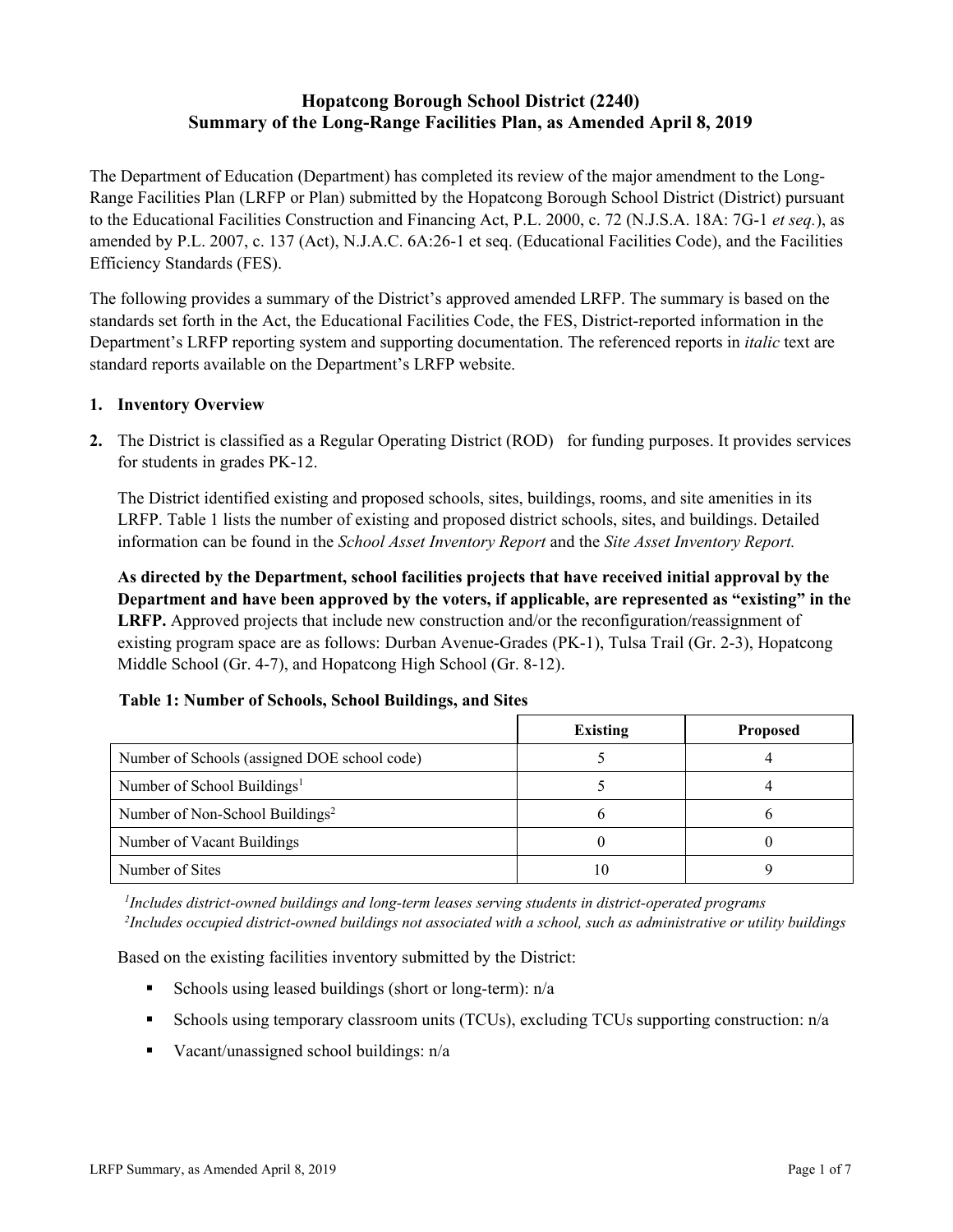**FINDINGS** The Department has determined that the proposed inventory is adequate for approval of the District's LRFP amendment. However, the LRFP determination does not imply approval of an individual school facilities project listed within the LRFP; the District must submit individual project applications for project approval.

## **2. District Enrollments**

The District determined the number of students, or "proposed enrollments," to be accommodated for LRFP planning purposes on a district-wide basis and in each school.

The Department minimally requires the submission of a standard cohort-survival projection. The cohortsurvival method projection method forecasts future students based upon the survival of the existing student population as it moves from grade to grade. A survival ratio of less than 1.00 indicates a loss of students, while a survival ratio of more than 1.00 indicates the class size is increasing. For example, if a survival ratio tracking first to second grade is computed to be 1.05, the grade size is increasing by 5% from one year to the next. The cohort-survival projection methodology works well for communities with stable demographic conditions. Atypical events impacting housing or enrollments, such as an economic downturn that halts new housing construction or the opening of a charter or private school, typically makes a cohort-survival projection less reliable.

#### **Proposed enrollments are based on a standard cohort-survival enrollment projection.**

Adequate supporting documentation was submitted to the Department to justify the proposed enrollments. Table 2 provides a comparison of existing and projected enrollments. All totals include special education students.

| <b>Grades</b>                | <b>Existing Enrollments</b><br>2017-2018 School Year | <b>District Proposed Enrollments</b><br>2020-2021 School Year |
|------------------------------|------------------------------------------------------|---------------------------------------------------------------|
| PK (excl. private providers) |                                                      | 40                                                            |
| Grades K-5                   | 745                                                  | 607                                                           |
| Grades 6-8                   | 345                                                  | 356                                                           |
| Grades 9-12                  | 444                                                  | 417                                                           |
| <b>Totals K-12</b>           | 1,534                                                | 1,420                                                         |

#### **Table 2: Enrollments**

**FINDINGS** The Department has determined the District's proposed enrollments to be acceptable for approval of the District's LRFP amendment. The Department will require a current enrollment projection at the time an application for a school facilities project is submitted incorporating the District's most recent enrollments in order to verify that the LRFP's planned capacity is appropriate for the updated enrollments.

## **3. District Practices Capacity**

Based on information provided in the room inventories, *District Practices Capacity* was calculated for each school building to determine whether adequate capacity is proposed for the projected enrollments based on district scheduling and class size practices. The capacity totals assume instructional buildings can be fully utilized regardless of school sending areas, transportation, and other operational issues. The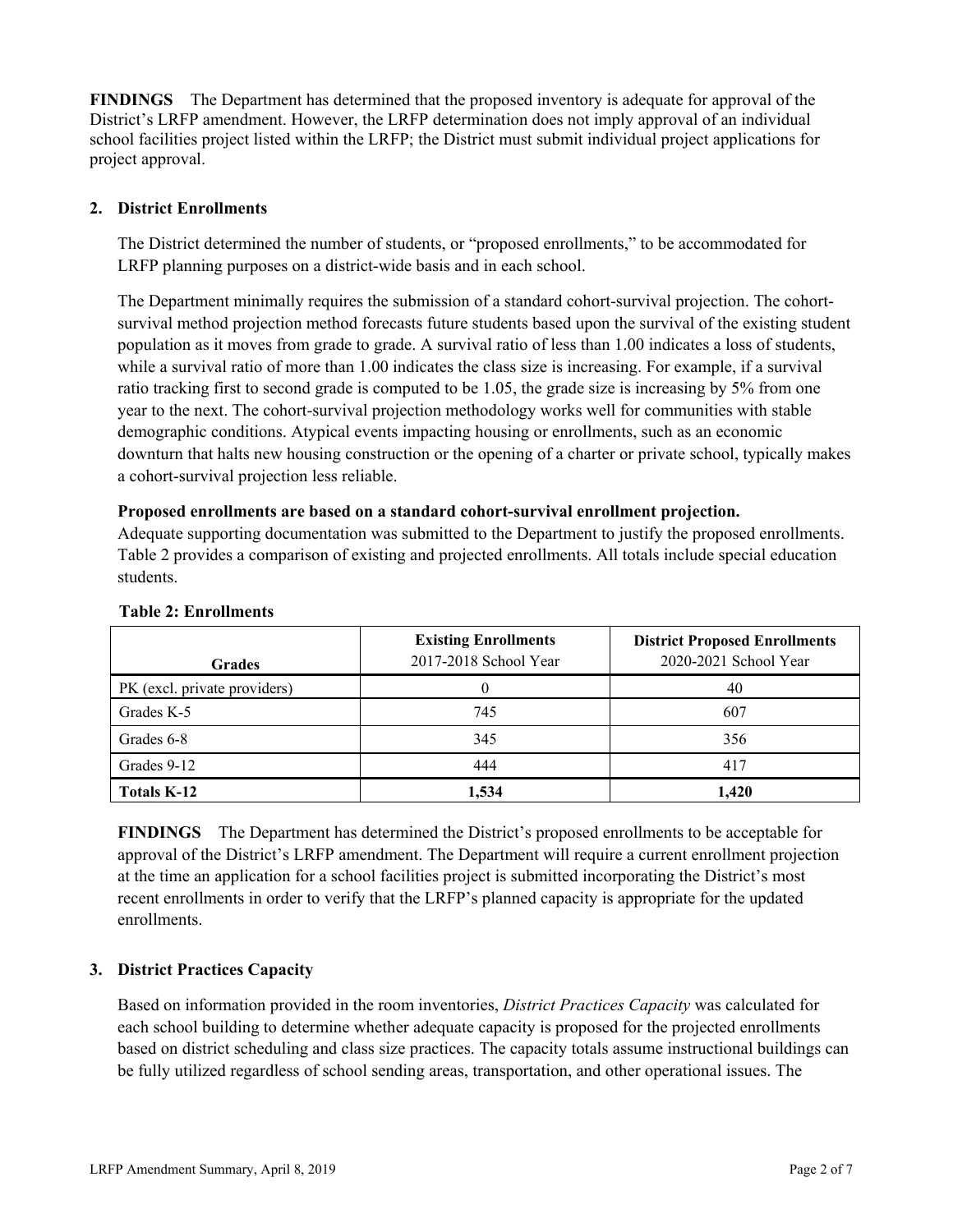calculations only consider district-owned buildings and long-term leases; short term leases and temporary buildings are excluded. A capacity utilization factor of 90% for classrooms serving grades K-8 and 85% for classrooms serving grades 9-12 is applied in accordance with the FES. No capacity utilization factor is applied to preschool classrooms.

In certain cases, districts may achieve adequate District Practices Capacity to accommodate enrollments but provide inadequate square feet per student in accordance with the FES, resulting in educational adequacy issues and "Unhoused Students." Unhoused students are considered in the "Functional Capacity" calculations used to determine potential State support for school facilities projects and are analyzed in Section 4.

Table 3 provides a summary of proposed enrollments and existing and proposed District-wide capacities. Detailed information can be found in the LRFP website reports titled *FES and District Practices Capacity Report, Existing Rooms Inventory Report, and Proposed Rooms Inventory Report.*

| <b>Grades</b>          | <b>Proposed</b><br><b>Enrollments</b> | <b>Existing</b><br><b>District</b><br><b>Practices</b><br>Capacity | <b>Existing</b><br>Deviation* | <b>Proposed</b><br><b>District</b><br><b>Practices</b><br>Capacity | <b>Proposed</b><br>Deviation* |
|------------------------|---------------------------------------|--------------------------------------------------------------------|-------------------------------|--------------------------------------------------------------------|-------------------------------|
| Preschool (PK)         | 40                                    | $\theta$                                                           | $-40.00$                      | 0                                                                  | $-40.00$                      |
| Elementary $(K-5)$     | 607                                   | 791.70                                                             | 184.70                        | 667.33                                                             | 60.63                         |
| Middle $(6-8)$         | 356                                   | 489.60                                                             | 133.60                        | 370.21                                                             | 14.21                         |
| High $(9-12)$          | 417                                   | 546.60                                                             | 129,60                        | 430.06                                                             | 13.06                         |
| <b>District Totals</b> | 1,420                                 | 1,827.90                                                           | 407.90                        | 1,467.90                                                           | 47.90                         |

**Table 3: District Practices Capacity Analysis**

*\* Positive numbers signify surplus capacity; negative numbers signify inadequate capacity. Negative values for District Practices capacity are acceptable for approval if proposed enrollments do not exceed 100% capacity utilization.*

Considerations:

- **Based on the proposed enrollments and existing room inventories, the District is projected to have** inadequate capacity for the following grade groups, assuming all school buildings can be fully utilized: n/a
- Adequate justification has been provided by the District if the proposed capacity for a school significantly deviates from the proposed enrollments. Generally, surplus capacity is acceptable for LRFP approval if additional capacity is not proposed through new construction.

**FINDINGS**The Department has determined that proposed District capacity, in accordance with the proposed enrollments, is adequate for approval of the District's LRFP amendment. The Department will require a current enrollment projection at the time an application for a school facilities project is submitted, incorporating the District's most recent Fall Enrollment Report, in order to verify that the LRFP's planned capacity meets the District's updated enrollments.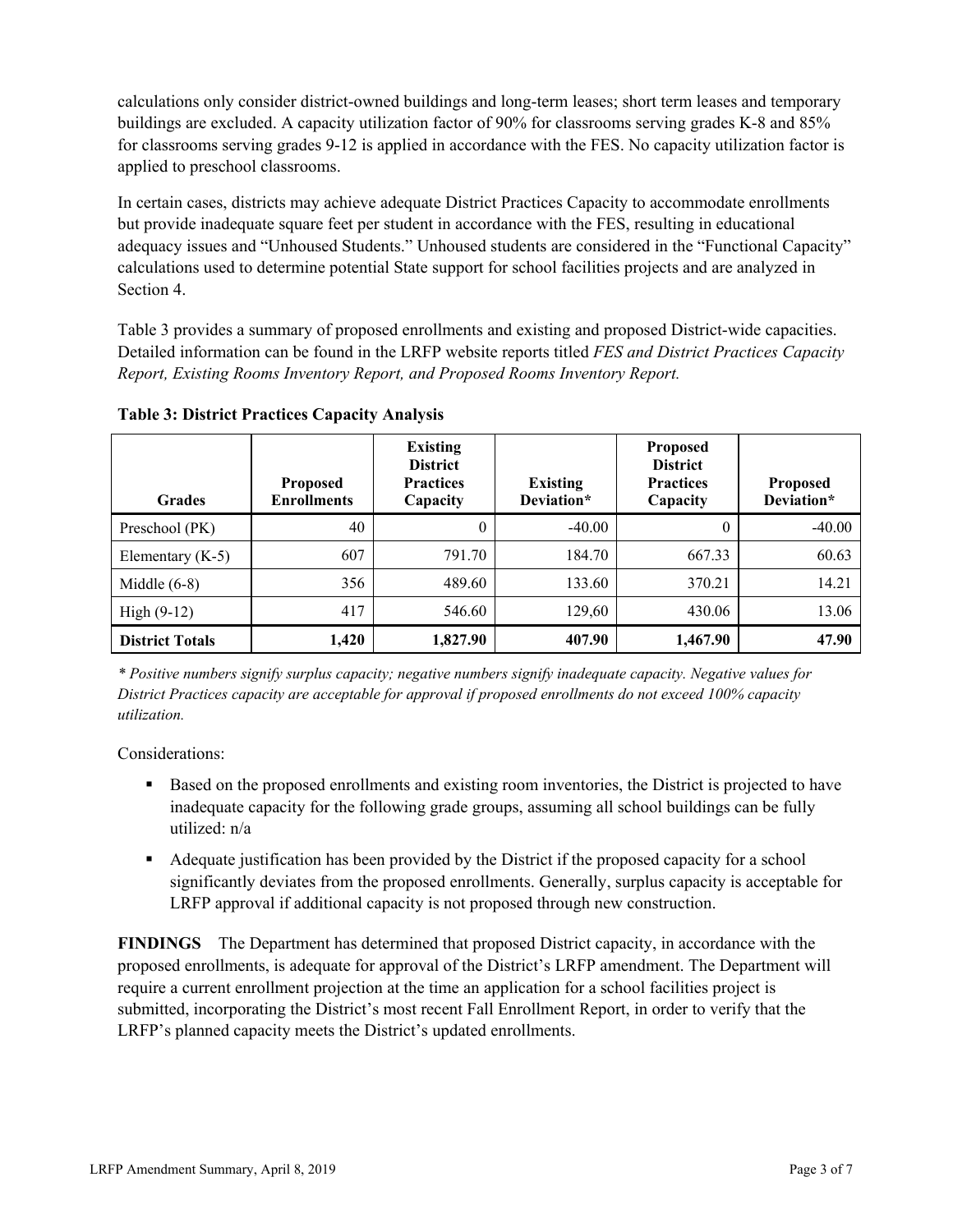### **4. Functional Capacity and Unhoused Students**

*Functional Capacity* was calculated and compared to the proposed enrollments to provide a preliminary estimate of Unhoused Students and new construction funding eligibility.

*Functional Capacity* is the adjusted gross square footage of a school building *(total gross square feet minus excluded space)* divided by the minimum area allowance per full-time equivalent student for the grade level contained therein. *Unhoused Students* is the number of students projected to be enrolled in the District that exceeds the Functional Capacity of the District's schools pursuant to N.J.A.C. 6A:26-2.2(c). *Excluded Square Feet* includes (1) square footage exceeding the FES for any pre-kindergarten, kindergarten, general education, or self-contained special education classroom; (2) grossing factor square footage *(corridors, stairs, mechanical rooms, etc.)* that exceeds the FES allowance, and (3) square feet proposed to be demolished or discontinued from use. Excluded square feet may be revised during the review process for individual school facilities projects.

Table 4 provides a preliminary assessment of the Functional Capacity, Unhoused Students, and Estimated Maximum Approved Area for each FES grade group. The calculations exclude temporary facilities and short-term leased buildings. School buildings proposed for whole or partial demolition or reassignment to a non-school use are excluded from the calculations pending project application review. If a building is proposed to be reassigned to a different school, the square footage is applied to the proposed grades after reassignment. Buildings that are not assigned to a school are excluded from the calculations. Detailed information concerning the calculations can be found in the *Functional Capacity and Unhoused Students Report* and the *Excluded Square Footage Report.*

|                                              | <b>PK</b> | $K-5$    | $6 - 8$  | $9-12$   | <b>Total</b> |
|----------------------------------------------|-----------|----------|----------|----------|--------------|
| Proposed Enrollments                         | 40        | 607      | 356      | 417      | 1420         |
| FES Area Allowance (SF/student)              | 125.00    | 125.00   | 134.00   | 151.00   |              |
| <b>Prior to Completion of Proposed Work:</b> |           |          |          |          |              |
| <b>Existing Gross Square Feet</b>            | $\theta$  | 115,291  | 69,897   | 108,309  | 293,497      |
| <b>Adjusted Gross Square Feet</b>            | $\theta$  | 112,126  | 68,138   | 107,345  | 287,610      |
| <b>Adjusted Functional Capacity</b>          | $\theta$  | 886.56   | 498.54   | 728.38   |              |
| <b>Unhoused Students</b>                     | $\Omega$  | $\theta$ | $\Omega$ | 0        |              |
| Est. Max. Area for Unhoused Students         | $\theta$  | $\theta$ | $\theta$ | $\theta$ |              |
| <b>After Completion of Proposed Work:</b>    |           |          |          |          |              |
| Gross Square Feet                            | $\theta$  | 115,291  | 71,645   | 114,761  | 301,697      |
| New Gross Square Feet                        | $\Omega$  | $\theta$ | 1,728    | 6,452    | $\theta$     |
| Adjusted Gross Square Feet                   | $\theta$  | 112,126  | 69,887   | 113,797  | 295,810      |
| <b>Functional Capacity</b>                   | 0         | 886.56   | 510.40   | 772.16   |              |
| Unhoused Students after Construction         | $\theta$  | $\theta$ | $\theta$ | $\theta$ |              |
| Est. Max. Area Remaining                     | $\theta$  | $\theta$ | $\theta$ | $\theta$ |              |

**Table 4: Estimated Functional Capacity and Unhoused Students** 

Facilities used for non-instructional or non-educational purposes are ineligible for State support under the Act. However, projects for such facilities shall be reviewed by the Department to determine whether they are consistent with the District's LRFP and whether the facility, if it is to house students (full or part time)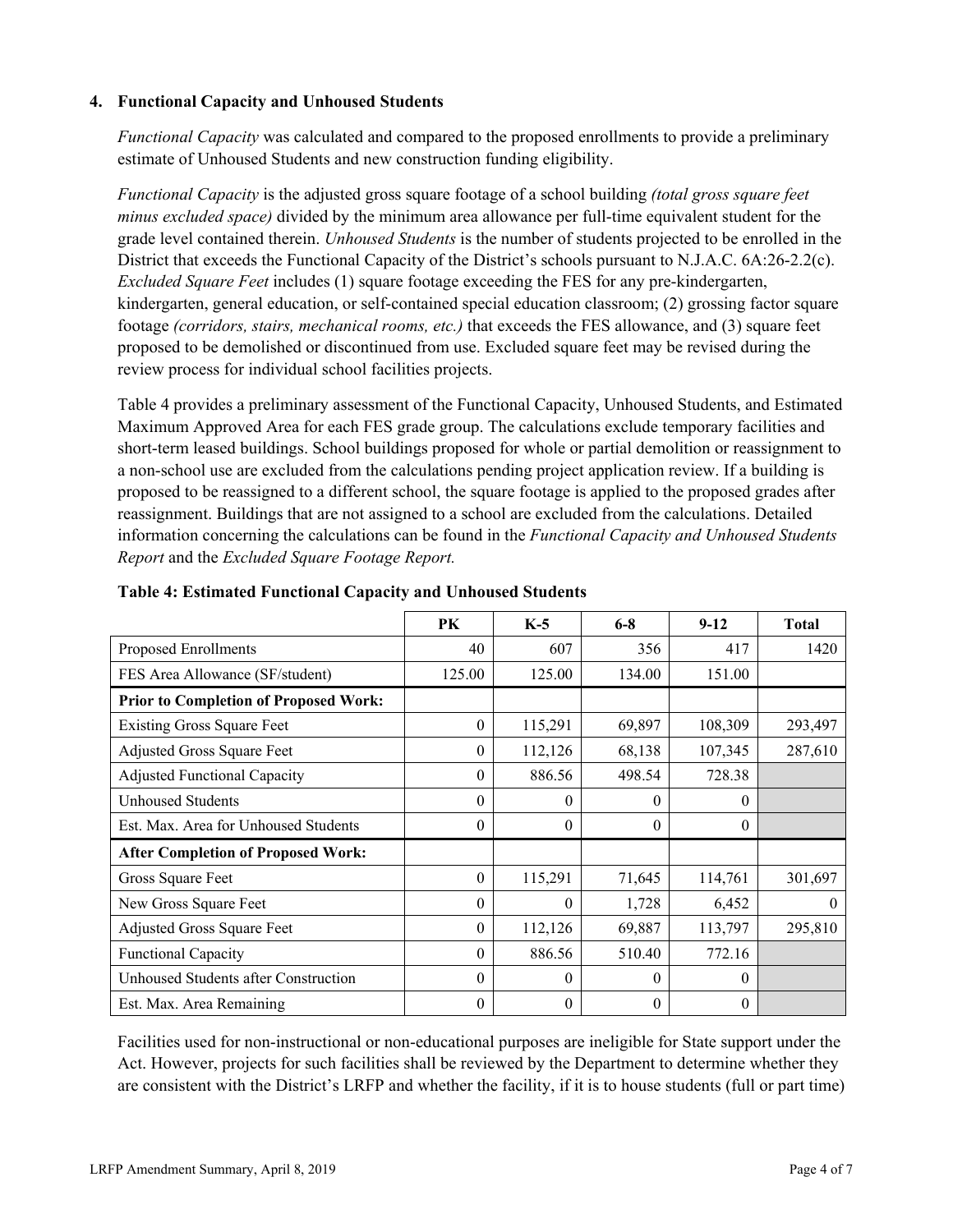conforms to educational adequacy requirements. These projects shall conform to all applicable statutes and regulations.

Estimated costs represented in the LRFP by the District are for capital planning purposes only. The estimates are not intended to represent preliminary eligible costs or final eligible costs of approved school facilities projects.

Considerations:

- The District does not have approved projects pending completion, as noted in Section 1, that impact the Functional Capacity calculations.
- The Functional Capacity calculations *exclude* square feet proposed for demolition or discontinuation for the following FES grade groups and school buildings pending a feasibility study and project review: Hudson Maxim School.
- Based on the preliminary assessment, the District has Unhoused Students prior to the completion of proposed work for the following FES grade groups: n/a .
- New construction is proposed for the following FES grade groups: Grades 6-8 and 9-12.
- **Proposed new construction exceeds the estimated maximum area allowance for Unhoused** Students prior to the completion of the proposed work for the following grade groups: 6-8, 9-12 .
- The District, based on the preliminary LRFP assessment, will not have Unhoused Students after completion of the proposed LRFP work. If the District is projected to have Unhoused Students, adequate justification has been provided to confirm educational adequacy in accordance with Section 6 of this determination.

**FINDINGS** Functional Capacity and Unhoused Students calculated in the LRFP are preliminary estimates. Preliminary Eligible Costs (PEC) and Final Eligible Costs (FEC) will be included in the review process for specific school facilities projects. A feasibility study undertaken by the District is required if building demolition or replacement is proposed per N.J.A.C. 6A:26-2.3(b)(10).

## **5. Proposed Work**

The District assessed program space, capacity, and physical plant deficiencies to determine corrective actions. Capital maintenance, or *"system actions,"* address physical plant deficiencies due to operational, building code, and /or life cycle issues. Inventory changes, or *"inventory actions,*" add, alter, or eliminate sites, site amenities, buildings, and/or rooms.

The Act (N.J.S.A. 18A:7G-7b) provides that all school facilities shall be deemed suitable for rehabilitation unless a pre-construction evaluation undertaken by the District demonstrates to the satisfaction of the Commissioner that the structure might pose a risk to the safety of the occupants even after rehabilitation or that rehabilitation is not cost-effective. Pursuant to N.J.A.C. 6A:26-2.3(b)(10), the Commissioner may identify school facilities for which new construction is proposed in lieu of rehabilitation for which it appears from the information presented that new construction is justified, provided, however, that for such school facilities so identified, the District must submit a feasibility study as part of the application for the specific school facilities project. The cost of each proposed building replacement is compared to the cost of additions or rehabilitation required to eliminate health and safety deficiencies and to achieve the District's programmatic model.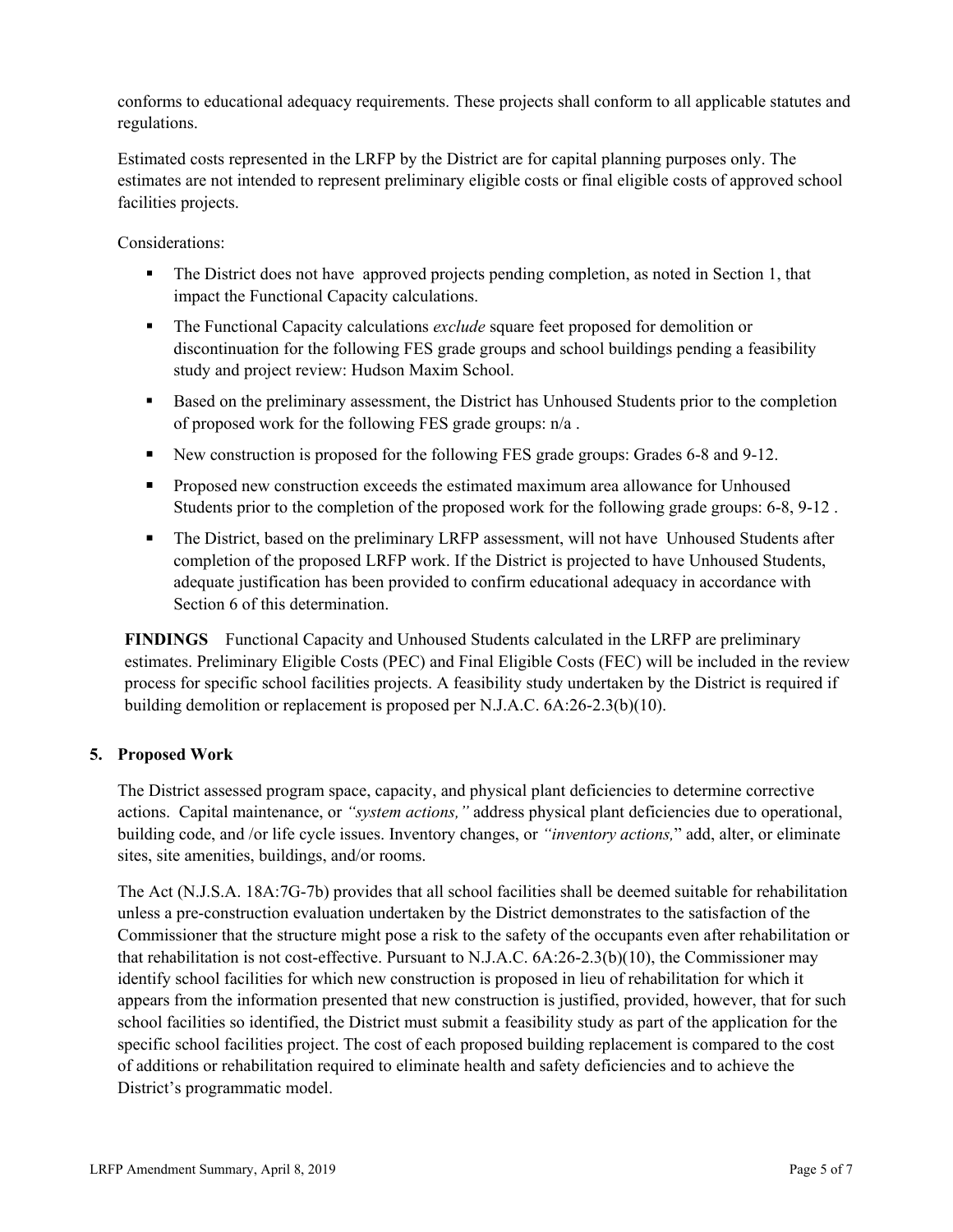Table 5 lists the scope of work proposed for each school based on the building(s) serving their student population. Detailed information can be found in the LRFP website reports titled *"School Asset Inventory," "LRFP Systems Actions Summary," and "LRFP Inventory Actions Summary."*

With the completion of the proposed work, the following schools are proposed to be eliminated: Hudson Maxim School (050); the following schools are proposed to be added:  $n/a$ .

| <b>Proposed Scope of Work</b>                                                                  | <b>Applicable Schools</b>     |
|------------------------------------------------------------------------------------------------|-------------------------------|
| Renovation only (no new construction)                                                          |                               |
| System actions only (no inventory actions)                                                     | Hopatcong Middle School (040) |
|                                                                                                | Durban Avenue School (035)    |
| Existing inventory actions only (no systems actions)                                           | n/a                           |
| Systems and inventory changes                                                                  | Hopatcong High School (030)   |
| New construction                                                                               |                               |
| Building addition only (no systems or existing inventory actions)                              | Hopatcong High School (030)   |
| Renovation and building addition (system, existing inventory,<br>and new construction actions) | n/a                           |
| New building on existing site                                                                  | n/a                           |
| New building on new or expanded site                                                           | n/a                           |
| Site and building disposal (in addition to above scopes)                                       |                               |
| Partial building demolition                                                                    | n/a                           |
| Whole building demolition                                                                      | n/a                           |
| Site and building disposal or discontinuation of use                                           | Hudson Maxim School (050)     |

**Table 5. School Building Scope of Work**

**FINDINGS** The Department has determined that the proposed work is adequate for approval of the District's LRFP amendment. However, Department approval of proposed work in the LRFP does not imply the District may proceed with a school facilities project. The District must submit individual project applications with cost estimates for Department project approval. Both school facilities project approval and other capital project review require consistency with the District's approved LRFP.

## **6. Proposed Room Inventories and the Facilities Efficiency Standards**

The District's proposed school buildings were evaluated to assess general educational adequacy in terms of compliance with the FES area allowance pursuant to N.J.A.C. 6A:26-2.2 and 2.3.

District schools that are proposed to provide less square feet per student than the FES after the completion of proposed work: Tulsa Trail School .

**FINDINGS** The Department has determined that the District's proposed room inventories are adequate for LRFP approval. If school(s) are proposed to provide less square feet per student than the FES area allowance, the District has provided justification indicating that the educational adequacy of the facility will not be adversely affected and has been granted an FES waiver by the Department pending project submission and review. This determination does not include an assessment of eligible square feet for State support, which will be determined at the time an application for a specific school facilities project is